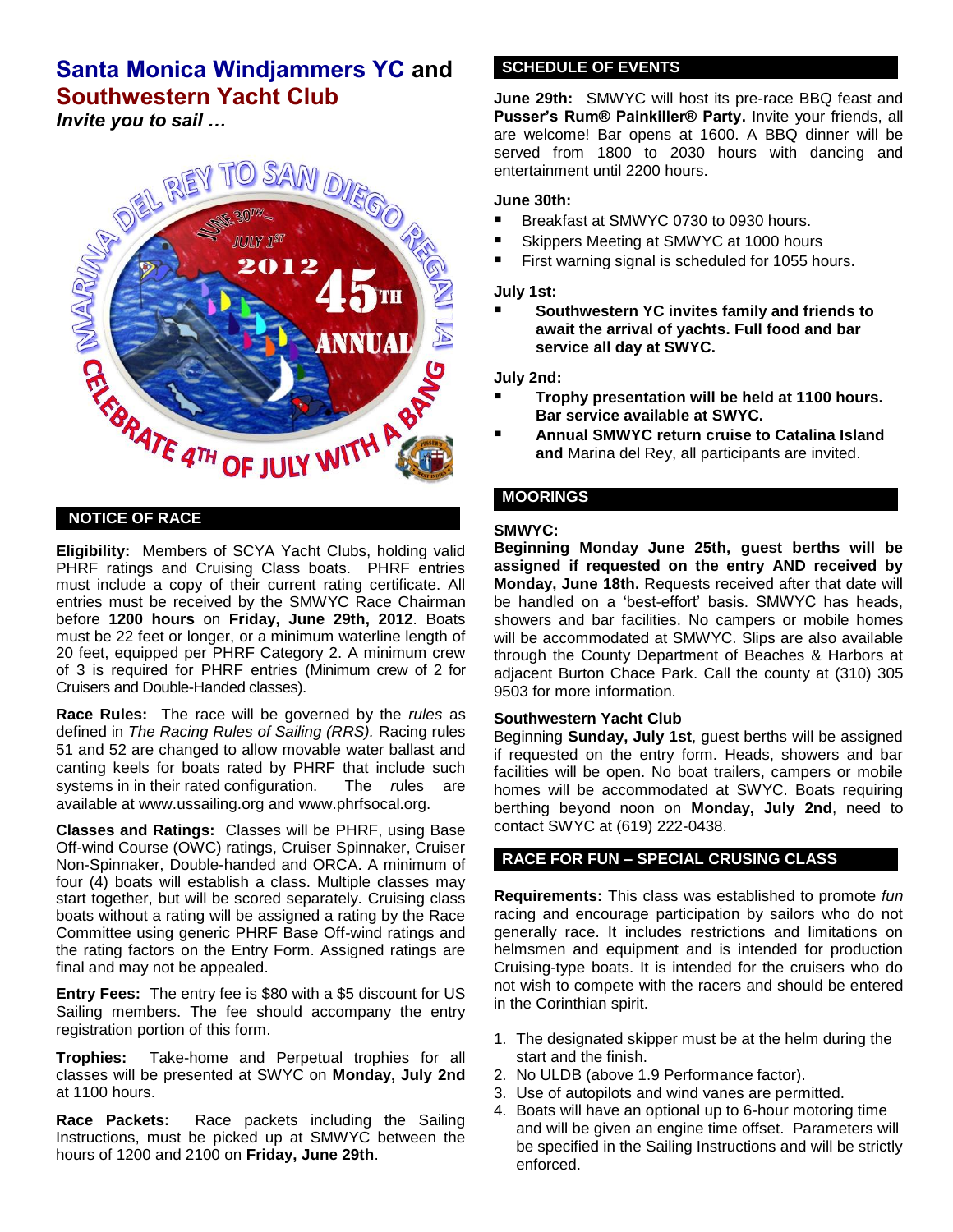#### **SOMETHING SPECIAL…......**

Racing class boats will participate in a trophy dash to a weather mark. Be the first to round the weather mark (corrected time) in your class and win!

The **first 20 entries** will receive a complimentary event T Shirt. Also **boat decals** will be given for racers and a commemorative **flag** will be issued for the 45<sup>th</sup> anniversary

#### **RACE APPAREL**

The Marina del Rey to San Diego Race offers some of the best-looking race apparel. This year will be no exception with our themed denim shirts and canvas bags and T-shirts

Orders should be sent with your **entry form** no later than **June 21st, 2012** for delivery with your race packets.

| Name:                                       |                              |  |                                                 |              |  |
|---------------------------------------------|------------------------------|--|-------------------------------------------------|--------------|--|
| Address:                                    |                              |  |                                                 |              |  |
| City:                                       |                              |  |                                                 |              |  |
| State:                                      |                              |  |                                                 | Zip:         |  |
| Phone:                                      | (Day)                        |  |                                                 |              |  |
|                                             |                              |  | Long Sleeve Denim or Color Shirt with race logo |              |  |
| Qty                                         | <b>Size</b>                  |  | <b>Price Each</b>                               | <b>Total</b> |  |
|                                             | Med                          |  | \$33.00                                         |              |  |
|                                             | Large                        |  | \$33.00                                         |              |  |
|                                             | X-Large                      |  | \$33.00                                         |              |  |
|                                             | XX-Large                     |  | \$33.00                                         |              |  |
|                                             | <b>Short Sleeve T-Shirts</b> |  |                                                 |              |  |
|                                             | Small                        |  | \$15.00                                         |              |  |
|                                             | Med                          |  | \$15.00                                         |              |  |
|                                             | Large                        |  | \$15.00                                         |              |  |
|                                             | X-Large                      |  | \$15.00                                         |              |  |
|                                             | Canvas Bag with racing logo  |  |                                                 |              |  |
|                                             | Canvas Bag                   |  | \$12.00                                         |              |  |
|                                             |                              |  |                                                 |              |  |
| <b>TOTAL</b> (Carried forward to Funds Due) |                              |  |                                                 |              |  |

#### **CLOTHING ORDER FORM**

**(Cut out clothing order and send in with race entry.)**

#### **TROPHIES**



Perpetual Trophies to be awarded are:

- **Commodore's Trophy** First Monohull to finish (Non-Cruising Class).
- **Barry Labow Perpetual** Best corrected time by a PHRF boat.
- **Citibank Cruiser's Trophy** First Cruising Class boat to finish.
- **Pilgrim Trophy**  Best corrected time by a Cruising Class boat.
- **Don Staley Memorial Trophy -** Best corrected time for a spinnaker Cruising Class boat.
- **Cruiser Non-Spinnaker Class Trophy -** Best corrected time for a non-spinnaker Cruising Class boat.
- **Bob Hanel Perpetual -**First multihull to finish.
- **ORCA Perpetual -** Best corrected time by a multihull.
- **Bob Stapleford Memorial Trophy -** Best corrected time by a SWYC boat.
- **Tessie Mulligan Callahan "Last Call" Trophy -** Last boat to finish.
- **Frank Butler Perpetual -** Best corrected time by a PHRF class Catalina yacht.
- **Sid Blinder Memorial Trophy -** Best corrected time by a PHRF class Catalina 38.
- **Michael Glasscock Trophy -**The Yacht Club with the greatest number of finishers.